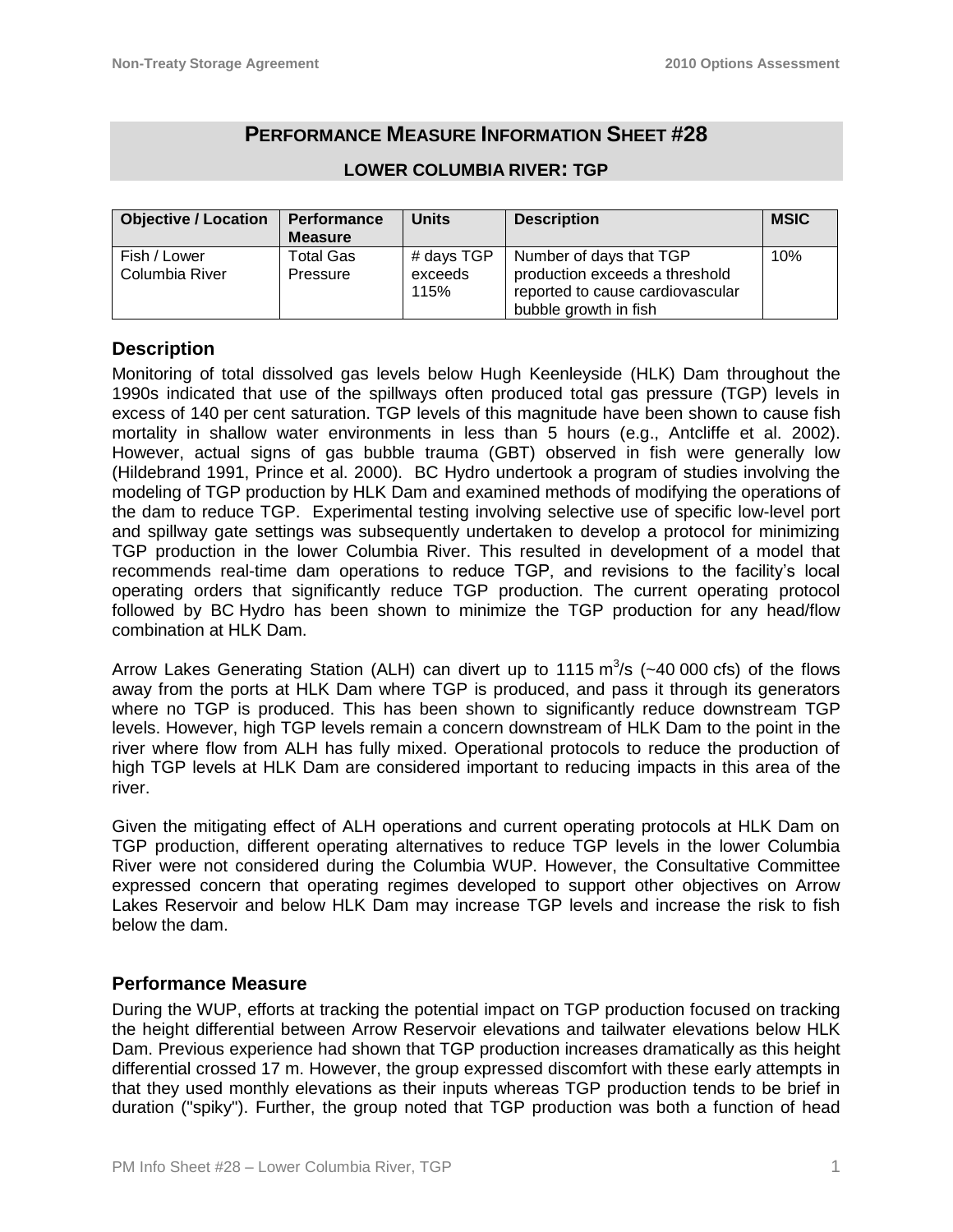differential and flows. A second attempt to track TGP production involved creating a series of daily flows and elevations based on historical fluctuations superimposed on the monthly output from the HYSIM model of alternatives. This analysis considered TGP production as both a function of head and flows, based on a model developed by Aspen Applied Sciences.

For the NTS analysis, the same performance measure and model (Aspen 2003) was used to report out on TGP production in the lower Columbia River across the four NTS scenarios. The modeling imposes daily deviations in flow simulated from historical data onto the monthly outputs of the NTS scenarios for the years 1940-1999. In addition, this PM captures the fact that the Arrow Lakes Generating Station (ALGS) can divert up to 1115 m<sup>3</sup>/s (~40,000 cfs) of the flows away from the ports at the HLK Dam where TGP is produced, and pass it through its generators where no TGP is produced.

### **Calculations**

Simulated daily elevations for the Arrow Lakes Reservoir and simulated daily flows from the Arrow Reservoir and past Brilliant Dam were provided. Tailwater elevations were calculated as a function of flows out of Arrow and flows out of Brilliant using the following approximation:

TW = 1293.72+18.606\*ln(ARR\_Q+0.224\*MAX(BRD\_Q,3.156)+0.0019\*(MAX(BRD\_Q,31.56)^2- 0.00148\*MAX(BRD\_Q,31.56)\*ARR\_Q+42.82

where:

TW = tailwater elevation estimate at Keenleyside (ft) ARR  $Q =$  Arrow total discharge (kcfs)  $BRD Q = Brilliant$  discharge (kcfs) or 31.56 which ever is greater

The portioning of water between HLK Dam and the Arrow Lakes Generating Station follows a complex set of rules, where ALGS discharge is a function of tailwater elevation (TW) and elevation of the Arrow Lakes Reservoir. An example of these curves for a tailwater elevation of 417 m is provided below.



**Figure 1. ALGS Releases as a Function Tailwater Elevation and Arrow Lakes Reservoir Elevation**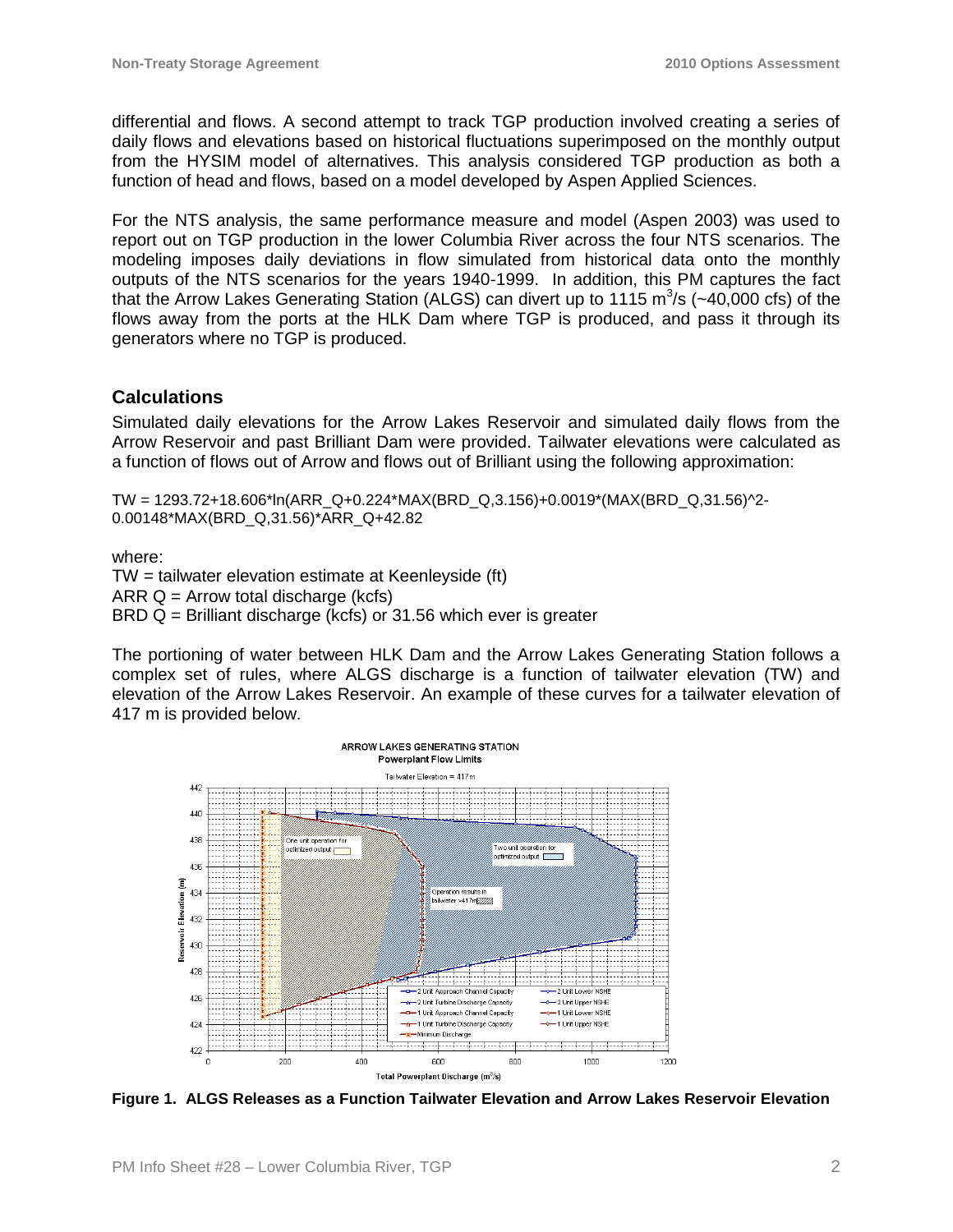A summary of these operating curves for TW elevations 417 m, 418 m, 419 m, 420 m and 423 m was made in the form of a lookup table. The table is considered an approximation as it simplifies some operational decisions between using one or two units. It is assumed, for these purposes, that ALGS will always maximize output for a given elevation on Arrow Reservoir.

|           |        |         | a na Tinà |        |        |        |  |  |
|-----------|--------|---------|-----------|--------|--------|--------|--|--|
|           |        | 1       | 2         | з      | 4      | 6      |  |  |
| Arrow     |        | 417.    | 418       | 419    | 420    | 423    |  |  |
| Elev. (m) |        | Ŭ       | 0         | Ŭ      | û      | ū      |  |  |
|           | 424.59 | 142     | 142       | 142    | 142    |        |  |  |
|           | 425    | 187.04  | 187       | 187    | 194    |        |  |  |
|           | 425.5  | 237.5   | 237.5     | 237.5  | 214.6  |        |  |  |
|           | 426    | 293.2   | 283       | 326    | 316    |        |  |  |
|           | 426.5  | 362.4   | 375       | 375    | 395    |        |  |  |
|           | 427    | 414.47  | 450       | 450    | 475    |        |  |  |
|           | 427.5  | 514.71  | 514.7     | 537.5  | 535    | 142    |  |  |
|           | 428    | 592     | 592.2     | 592.2  | 592.2  | 331.9  |  |  |
|           | 428.5  | 676.8   | 6768      | 676.8  | 676.8  | 456.4  |  |  |
|           | 429    | 767     | 767.3     | 767.3  | 767.3  | 574    |  |  |
|           | 429.5  | BE4.6   | 864.6     | 864.6  | 864.6  | 694.2  |  |  |
|           | 430    | 970     | 970.5     | 970.5  | 963.2  | 7736   |  |  |
|           | 430.6  | 1084.09 | 1085.6    | 1076   | 1046.2 | 831.1  |  |  |
|           | 431    | 1115    | 1101.7    | 1091.5 | 1060.7 | 886    |  |  |
|           | 431.5  | 1115    | 1110.8    | 1100.5 | 1089.6 | 941.2  |  |  |
|           | 432    | 1115    | 1135      | 1108.4 | 1097.3 | 996.6  |  |  |
|           | 432.5  | 1115    | 1115      | 1115   | 1104.4 | 1050.6 |  |  |
|           | 433    | 1115    | 1115      | 1115   | 1115   | 1077.3 |  |  |
|           | 433 5  | 1115    | 1115      | 1115   | 1115   | 1063.8 |  |  |
|           | 434    | 1115    | 1115      | 1115   | 1115   | 1090.4 |  |  |
|           | 434.5  | 1115    | 1135      | 1115   | 1115   | 1096.7 |  |  |
|           | 435    | 1115    | 1115      | 1115   | 1115   | 1103.1 |  |  |
|           | 435.5  | 1115    | 1115      | 1115   | 1115   | 1109.2 |  |  |
|           | 436    | 1115    | 1115      | 1115   | 1115   | 1115   |  |  |
|           | 436.5  | 1115    | 1135      | 1115   | 1115   | 1115   |  |  |
|           | 437    | 1096.1  | 1115      | 1115   | 1115   | 1115   |  |  |
|           | 437.5  | 1057.9  | 1112.6    | 1115   | 1115   | 1115   |  |  |
|           | 438    | 1024.7  | 1075.6    | 1116   | 1116   | 1116   |  |  |
|           | 438.5  | 995     | 1043      | 1103.5 | 1115   | 1115   |  |  |
|           | 439    | 955     | 1012.9    | 1068.2 | 1115   | 1115   |  |  |
|           | 439.5  | 637.1   | 982.6     | 1036.5 | 1098.5 | 1115   |  |  |
|           | 440    | 377.4   | 897.8     | 1007.4 | 1070   | 1115   |  |  |
|           | 440.1  | 331.3   | 832.7     | 1001.8 | 1057.6 | 11153  |  |  |
|           | 440.7  | 284     | 508       | 960    | 1021.7 | 1115   |  |  |

Third Good

|  | Table 1. ALGS Flows as a Function of Tailwater Elevation and Arrow Lakes Reservoir Elevation |  |  |  |
|--|----------------------------------------------------------------------------------------------|--|--|--|
|  |                                                                                              |  |  |  |

For TGP calculations, it was assumed that flows past HLK Dam were the difference between Arrow outflows and ALGS outflow. In cases where this resulted in a negative number (due to approximation error), this was truncated at zero.

For each of the NTS scenarios, TGP production was modelled as a function of daily average HLK discharge and the head differential between the Arrow Lakes Reservoir and the tailwater to yield daily average TGPs. A portion of the resulting look-up table used in the calculation is provided in Table 2.

Relative risk factors were applied to the modeling to represent thresholds for gas bubble trauma in fish. Based on the literature, risk factors for time to 20% mortality for juvenile rainbow trout range from near zero at a TGP of 115% up to 100 at a TGP of 145%. Two threshold TGPs were chosen for applying the risk factors; 115% and 120%. The 115% threshold represents the threshold for cardiovascular bubble growth in fish (Fidler and Miller 1997), while the 120%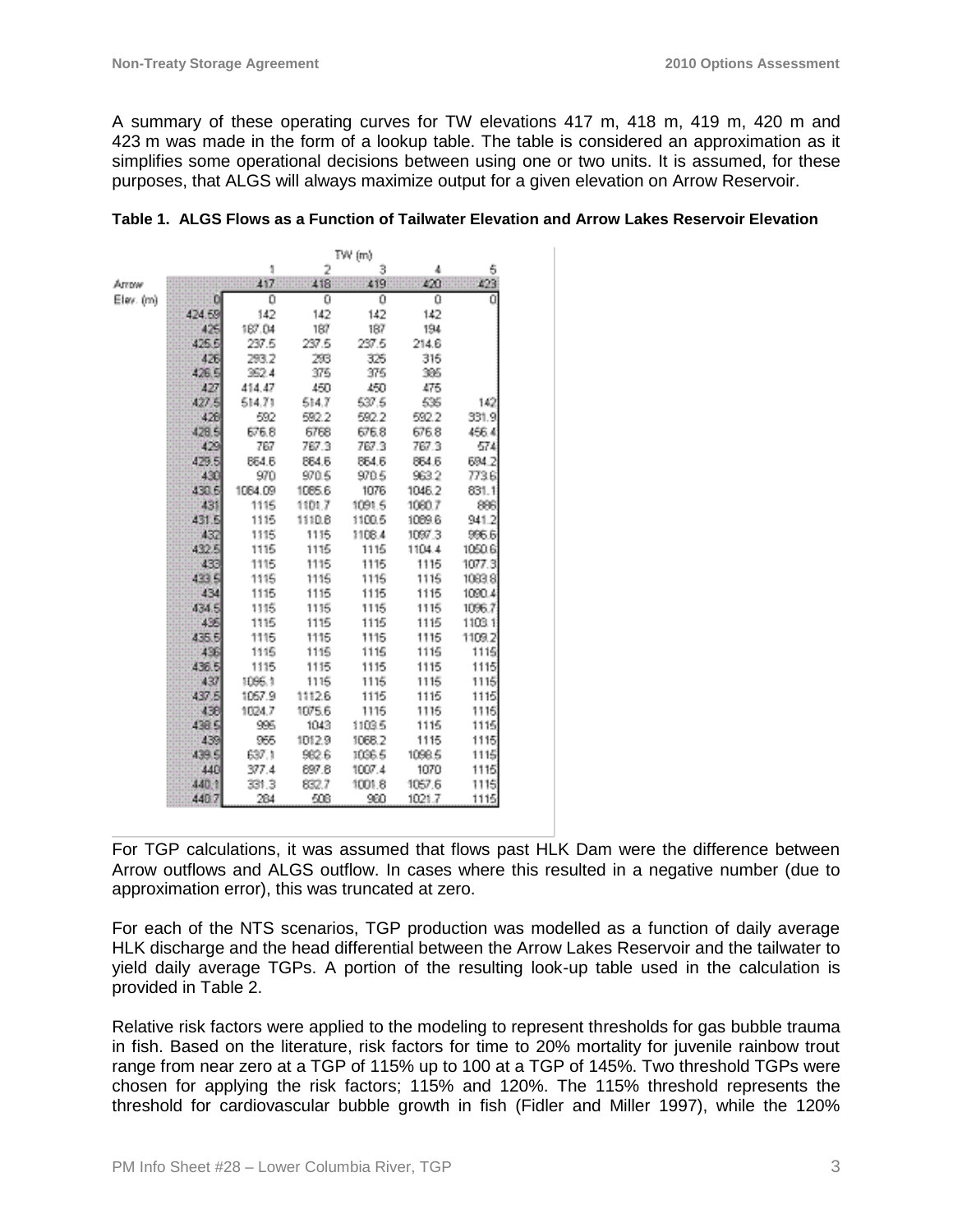threshold was chosen somewhat arbitrarily as a conservative measure. Although the risk factor does not take into account the depth behaviour of fish, it was considered appropriate for the NTS analyses since it would be applied in exactly the same way across all of the NTS scenarios and all years of analyses. It assumes that fish behaviour is unchanged between each scenario and between each year of analysis.

| Discharge       | Head - m > |       | <b>HLK TGP%</b> |       | as a function of Discharge and Total Head |       |        |       |
|-----------------|------------|-------|-----------------|-------|-------------------------------------------|-------|--------|-------|
| v               | 16.00      | 16.25 | 16.50           | 16.75 | 17.00                                     | 47.25 | .17.60 | 17.75 |
| o               | 100.0      | 100.0 | 100.0           | 100.0 | 100.0                                     | 100.0 | 100.0  | 100.0 |
| 25              | 136.9      | 136.9 | 136.9           | 136.9 | 136.9                                     | 136.9 | 136.9  | 136.9 |
| FO <sub>1</sub> | 136.9      | 136.9 | 136.9           | 136.9 | 136.9                                     | 136.9 | 136.9  | 136.9 |
| 75              | 136.8      | 136.9 | 136.9           | 136.9 | 136.9                                     | 136.9 | 136.9  | 136.9 |
| 100             | 101.9      | 102.0 | 102.0           | 102.0 | 182.0                                     | 136.9 | 136.9  | 136.9 |
| 125             | 102.2      | 102.3 | 102.3           | 102.4 | 102.4                                     | 136.9 | 136.9  | 136.9 |
| 150             | 102.5      | 102.6 | 102.7           | 102.7 | 102.7                                     | 136.9 | 136.9  | 136.9 |
| 175             | 102.8      | 102.9 | 103.0           | 103.1 | 103.1                                     | 136.9 | 136.9  | 136.9 |
| 200             | 103.1      | 103.2 | 103.3           | 103.4 | 183.4                                     | 136.9 | 136.9  | 136.9 |
| 225             | 103.4      | 103.5 | 103.5           | 103.6 | 103.7                                     | 136.9 | 136.9  | 136.9 |
| 250             | 103.7      | 103.7 | 103.7           | 103.9 | 104.0                                     | 136.9 | 136.9  | 136.9 |
| 275             | 103.9      | 103.9 | 103.9           | 104.1 | 104.2                                     | 136.9 | 136.9  | 136.9 |
| 300             | 104.2      | 104.2 | 104.1           | 104.3 | 104.5                                     | 136.9 | 136.9  | 136.9 |
| 325             | 104.4      | 104.4 | 104.3           | 104.5 | 104.7                                     | 136.9 | 136.9  | 136.9 |
| 350             | 104.6      | 104.6 | 104.6           | 104.8 | 104.9                                     | 136.9 | 136.9  | 136.9 |
| 375             | 104.7      | 104.8 | 104.8           | 104.9 | 106.0                                     | 136.9 | 136.9  | 135.9 |
| 400             | 104.9      | 105.0 | 105.0           | 105.1 | 105.2                                     | 136.9 | 136.9  | 136.9 |
| 425             | 105.1      | 105.2 | 106.2           | 106.3 | 106.4                                     | 136.9 | 136.9  | 136.9 |
| 450             | 105.2      | 105.3 | 105.3           | 105.4 | 105.5                                     | 136.9 | 136.9  | 136.9 |
| 475             | 105.4      | 105.5 | 105.5           | 105.6 | 106.7                                     | 136.9 | 136.9  | 136.9 |
| 500             | 105.5      | 105.6 | 105.6           | 105.7 | 105.8                                     | 136.9 | 136.9  | 136.9 |
| 625             | 106.7      | 105.8 | 105.8           | 106.9 | 106.0                                     | 136.9 | 136.9  | 136.9 |
| 550             | 105.8      | 105.9 | 106.0           | 106.1 | 106.1                                     | 136.9 | 136.9  | 136.9 |
| 575             | 106.0      | 106.1 | 106.1           | 106.2 | 106.3                                     | 136.9 | 136.9  | 136.9 |
| 600             | 106.1      | 106.2 | 106.3           | 106.4 | 106.5                                     | 136.9 | 136.9  | 136.9 |
| 625             | 106.2      | 106.3 | 106.4           | 106.6 | 106.7                                     | 136.9 | 136.9  | 136.9 |
| 650             | 106.3      | 106.4 | 106.6           | 106.6 | 106.7                                     | 136.9 | 136.9  | 136.9 |

#### **Table 2. TGP Production as a Function of Head Differential (m) and Discharge from HLK (cms)**

In summary, the calculation for each scenario is:

- 1. The head differential between Arrow Lakes Reservoir (HLK Dam forebay) elevation and the tailwater below the dam is calculated for each day using the formula described above.
- 2. The TGP for each daily time step in each year is obtained from a reference table (Table 2 above) based on the relationship between head differential (step 1) and the total Arrow discharge.
- 3. The number of days of TGP in excess of a threshold (e.g., 115%) are counted over the entire year, and over the June through August period alone<sup>1</sup> for each of the 60 simulation years.
- 4. Summarize all statistics (Figures 2 and 3).

# **Results**

 $\overline{a}$ 

Regardless of the simulation period used, the results are consistent in that Scenario D (no NTS) would perform significantly worse than the "with NTS" scenarios in all of the 60 simulation years. Scenario B (3.0 MAF) would perform generally better than Scenarios A and C in reducing the number of days that TGP levels below HLK Dam would exceed 115%.

 $1$  Both simulation periods were used for the NTS analysis as a seasonal analysis carried out during the Columbia WUP showed that, across all alternatives and all years, TGP production above 115% was limited to the late June to end of August period.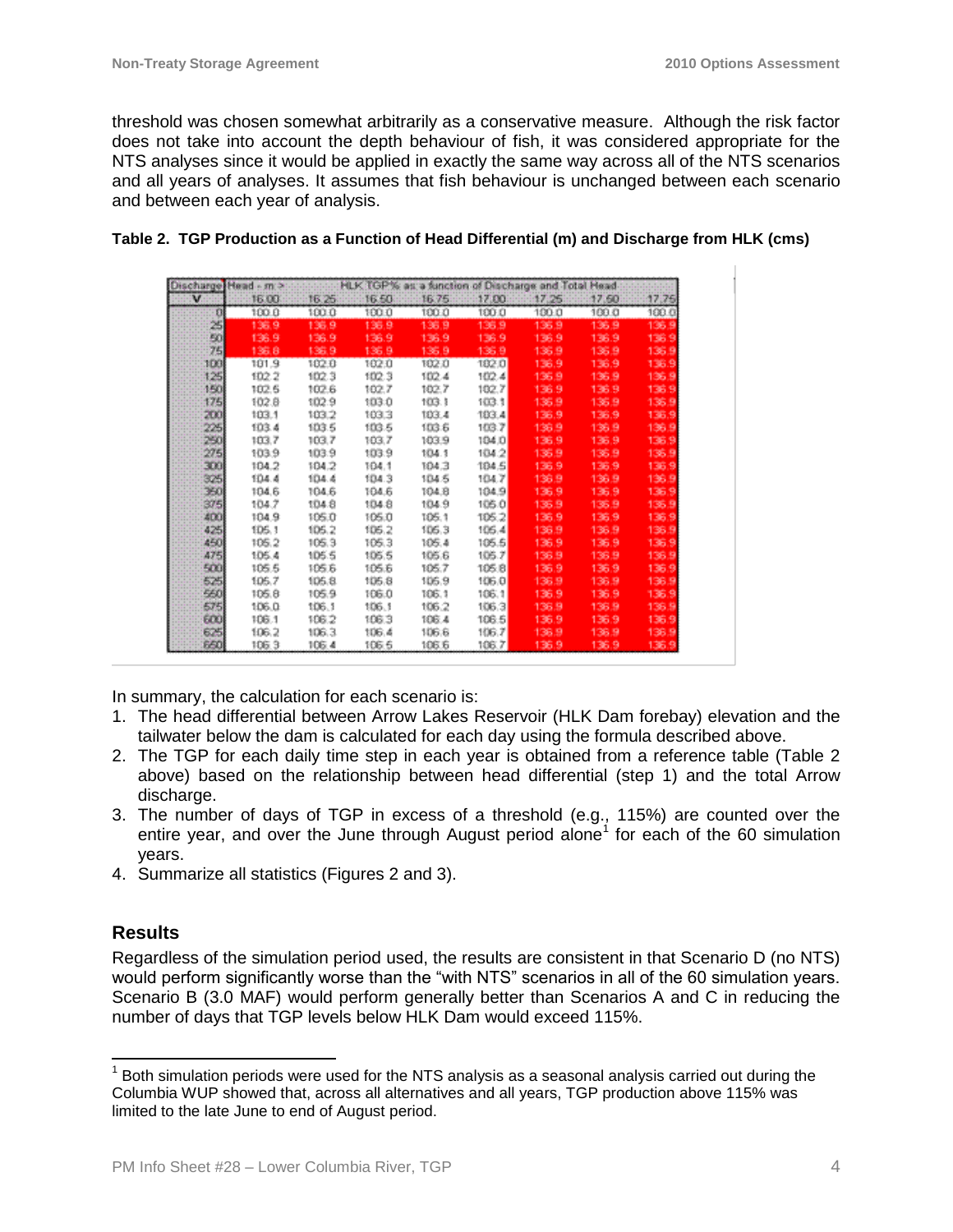As shown in Figures 4 and 5, this same pattern holds true across a broad range of thresholds (100-136%). None of the scenarios would cause TGP levels to exceed 138%.





**Figure 3. Total Gas Pressure – Number of Days > 115% – June to August**



**Figure 3. Mean Number of Days above a Range of TGP Thresholds over the Entire Year**